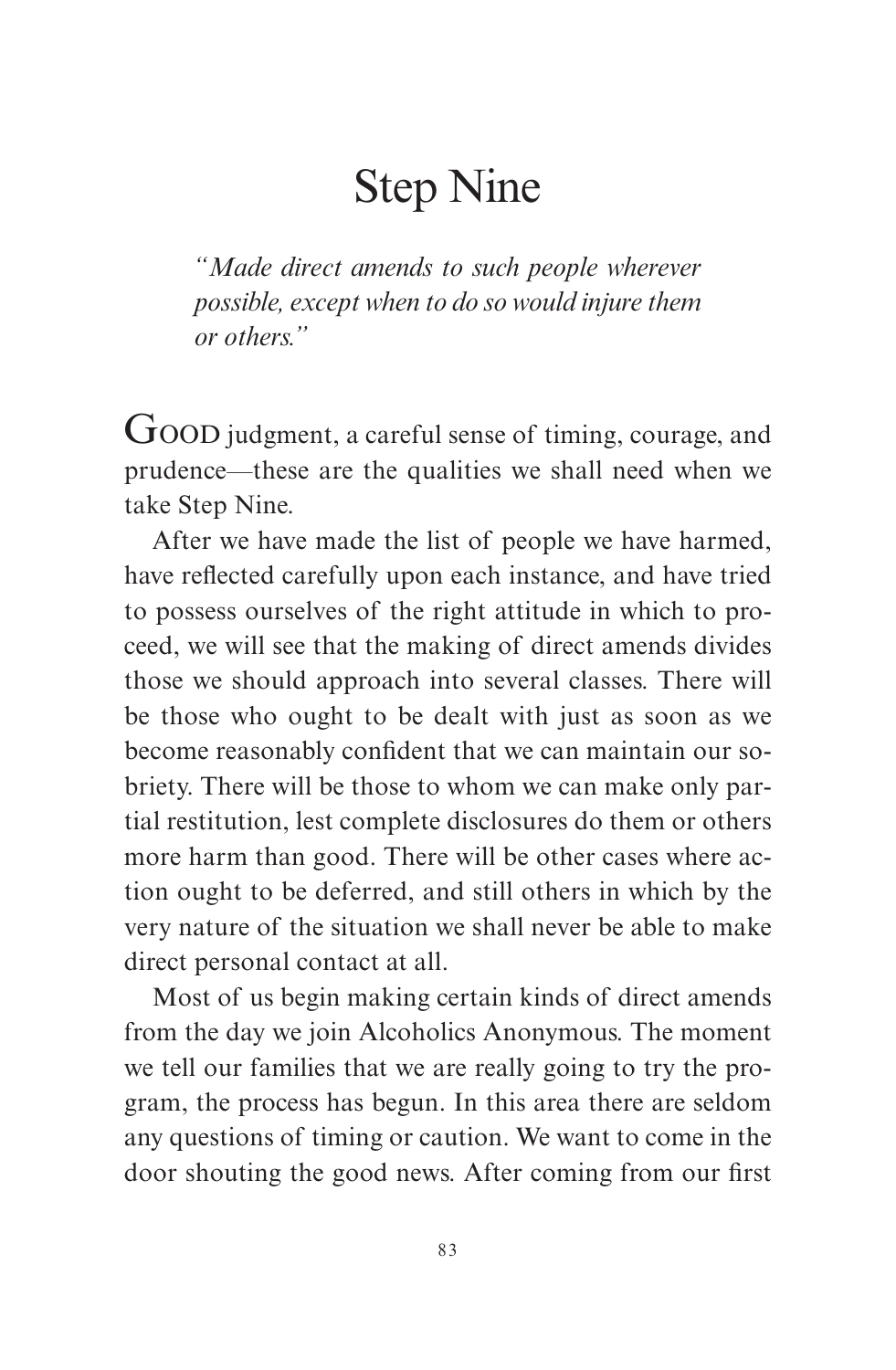meeting, or perhaps after we have finished reading the book "Alcoholics Anonymous," we usually want to sit down with some member of the family and readily admit the damage we have done by our drinking. Almost always we want to go further and admit other defects that have made us hard to live with. This will be a very different occasion, and in sharp contrast with those hangover mornings when we alternated between reviling ourselves and blaming the family (and everyone else) for our troubles. At this first sitting, it is necessary only that we make a general admission of our defects. It may be unwise at this stage to rehash certain harrowing episodes. Good judgment will suggest that we ought to take our time. While we may be quite willing to reveal the very worst, we must be sure to remember that we cannot buy our own peace of mind at the expense of others.

Much the same approach will apply at the office or factory. We shall at once think of a few people who know all about our drinking, and who have been most affected by it. But even in these cases, we may need to use a little more discretion than we did with the family. We may not want to say anything for several weeks, or longer. First we will wish to be reasonably certain that we are on the A.A. beam. Then we are ready to go to these people, to tell them what A.A. is, and what we are trying to do. Against this background we can freely admit the damage we have done and make our apologies. We can pay, or promise to pay, whatever obligations, financial or otherwise, we owe. The generous response of most people to such quiet sincerity will often astonish us. Even our severest and most justified critics will frequently meet us more than halfway on the first trial.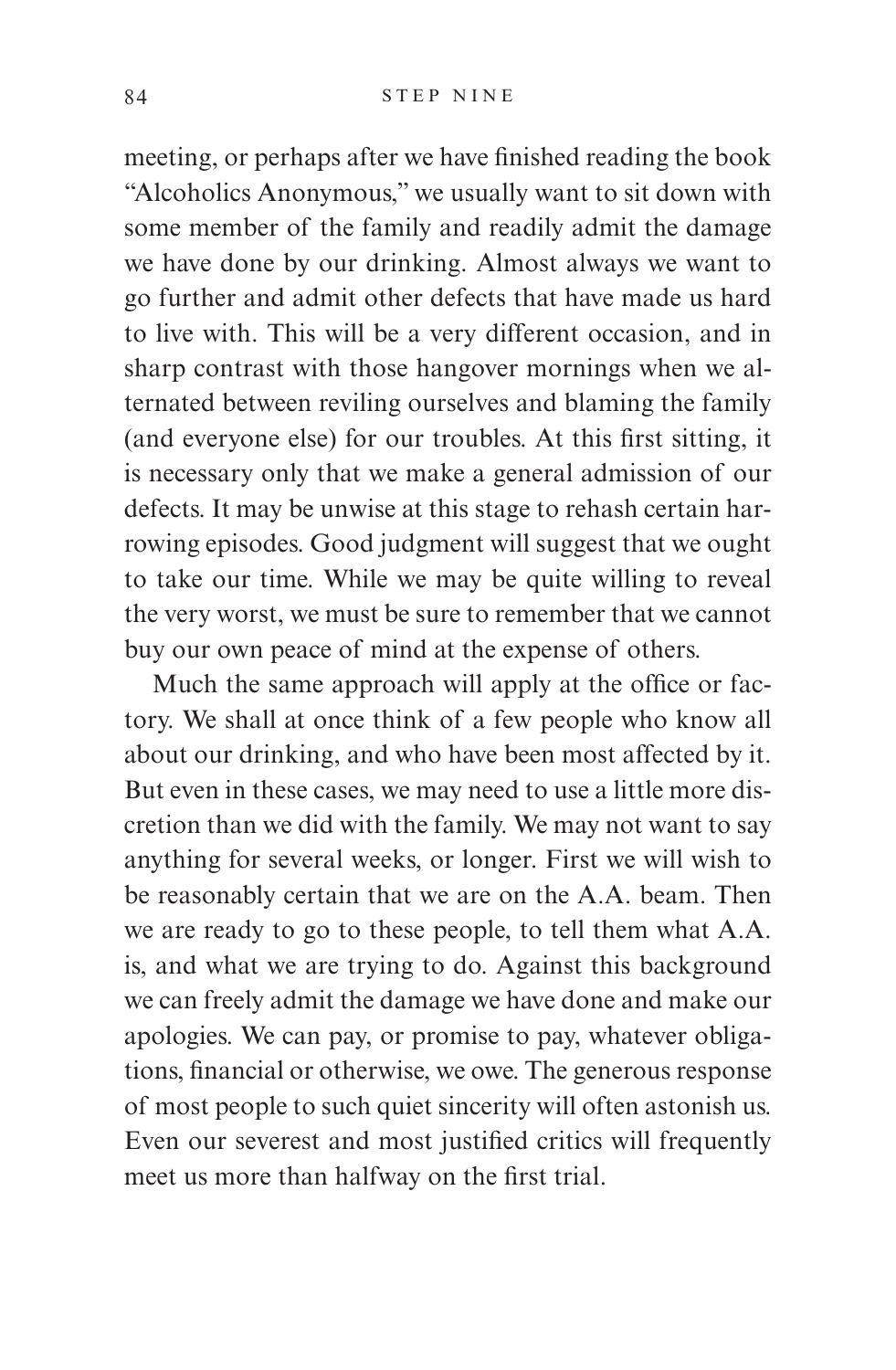This atmosphere of approval and praise is apt to be so exhilarating as to put us off balance by creating an insatiable appetite for more of the same. Or we may be tipped over in the other direction when, in rare cases, we get a cool and skeptical reception. This will tempt us to argue, or to press our point insistently. Or maybe it will tempt us to discouragement and pessimism. But if we have prepared ourselves well in advance, such reactions will not deflect us from our steady and even purpose.

After taking this preliminary trial at making amends, we may enjoy such a sense of relief that we conclude our task is finished. We will want to rest on our laurels. The temptation to skip the more humiliating and dreaded meetings that still remain may be great. We will often manufacture plausible excuses for dodging these issues entirely. Or we may just procrastinate, telling ourselves the time is not yet, when in reality we have already passed up many a fine chance to right a serious wrong. Let's not talk prudence while practicing evasion.

As soon as we begin to feel confident in our new way of life and have begun, by our behavior and example, to convince those about us that we are indeed changing for the better, it is usually safe to talk in complete frankness with those who have been seriously affected, even those who may be only a little or not at all aware of what we have done to them. The only exceptions we will make will be cases where our disclosure would cause actual harm. These conversations can begin in a casual or natural way. But if no such opportunity presents itself, at some point we will want to summon all our courage, head straight for the per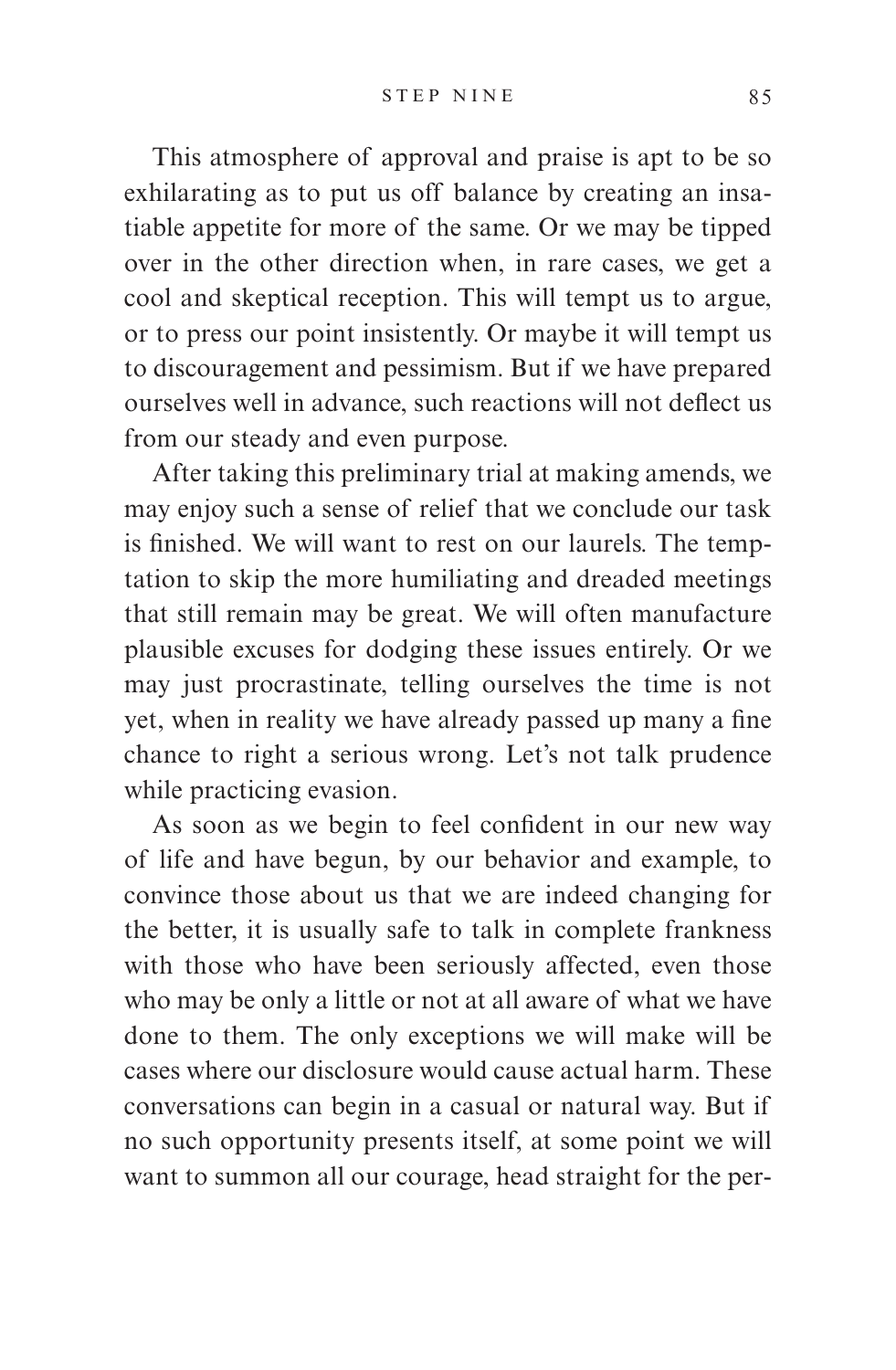son concerned, and lay our cards on the table. We needn't wallow in excessive remorse before those we have harmed, but amends at this level should always be forthright and generous.

There can only be one consideration which should qualify our desire for a complete disclosure of the damage we have done. That will arise in the occasional situation where to make a full revelation would seriously harm the one to whom we are making amends. Or—quite as important other people. We cannot, for example, unload a detailed account of extramarital adventuring upon the shoulders of our unsuspecting wife or husband. And even in those cases where such a matter must be discussed, let's try to avoid harming third parties, whoever they may be. It does not lighten our burden when we recklessly make the crosses of others heavier.

Many a razor-edged question can arise in other departments of life where this same principle is involved. Suppose, for instance, that we have drunk up a good chunk of our firm's money, whether by "borrowing" or on a heavily padded expense account. Suppose that this may continue to go undetected, if we say nothing. Do we instantly confess our irregularities to the firm, in the practical certainty that we will be fired and become unemployable? Are we going to be so rigidly righteous about making amends that we don't care what happens to the family and home? Or do we first consult those who are to be gravely affected? Do we lay the matter before our sponsor or spiritual adviser, earnestly asking God's help and guidance—meanwhile resolving to do the right thing when it becomes clear, cost